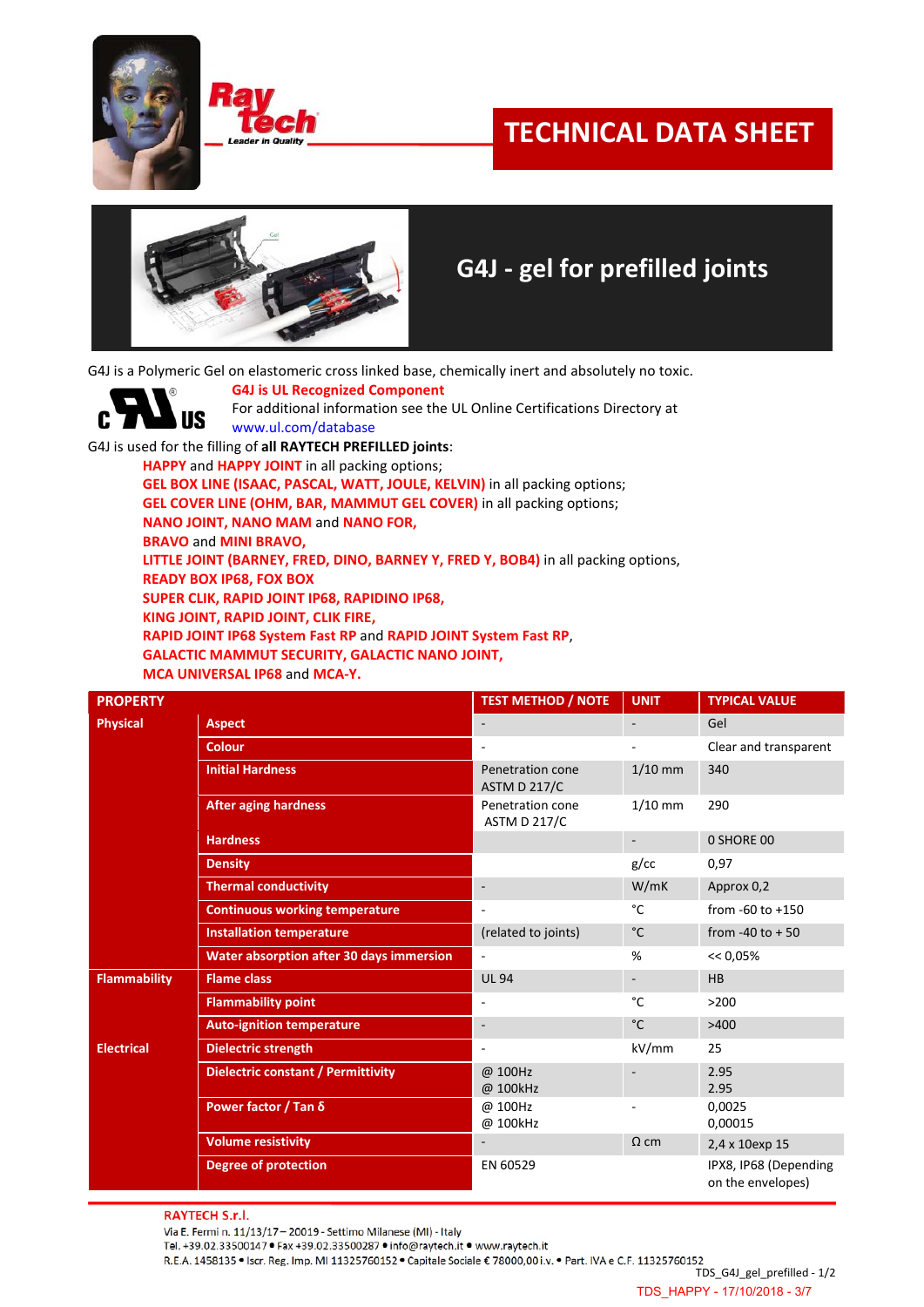| <b>EXPOSITION TO CHEMICALS OF CROSSLINKED PRODUCT</b>    |                                                                                                                                                                                  |
|----------------------------------------------------------|----------------------------------------------------------------------------------------------------------------------------------------------------------------------------------|
| Salt, salty water etc                                    | have no adverse effect.                                                                                                                                                          |
| Sea water or chlorine environments (swimming pools etc.) | have no adverse effect.                                                                                                                                                          |
| Inorganic acids in water solutions                       | have not visible effects.                                                                                                                                                        |
| Strong, pure acids or alkaline (not in solution)         | The exposition has to be avoided, especially at high temperature.                                                                                                                |
| Alkaline solutions and vinegar                           | could bring, after a long time of exposition, to a softening of the<br>external surface.                                                                                         |
| Solutions of hydrocarbons in water                       | could give, after a long exposition at quite high temperatures,<br>the hardening of the external surface of the products; of course<br>nothing happens for temporary expositions |
| <b>Pure hydrocarbons</b>                                 | Permanent immersion in strong and pure hydrocarbons has to be<br>avoided.                                                                                                        |

**SHELF LIFE**

The product has unlimited shelf life, if stored and used according to the relevant instructions.

*Settimo Milanese, 10/2018*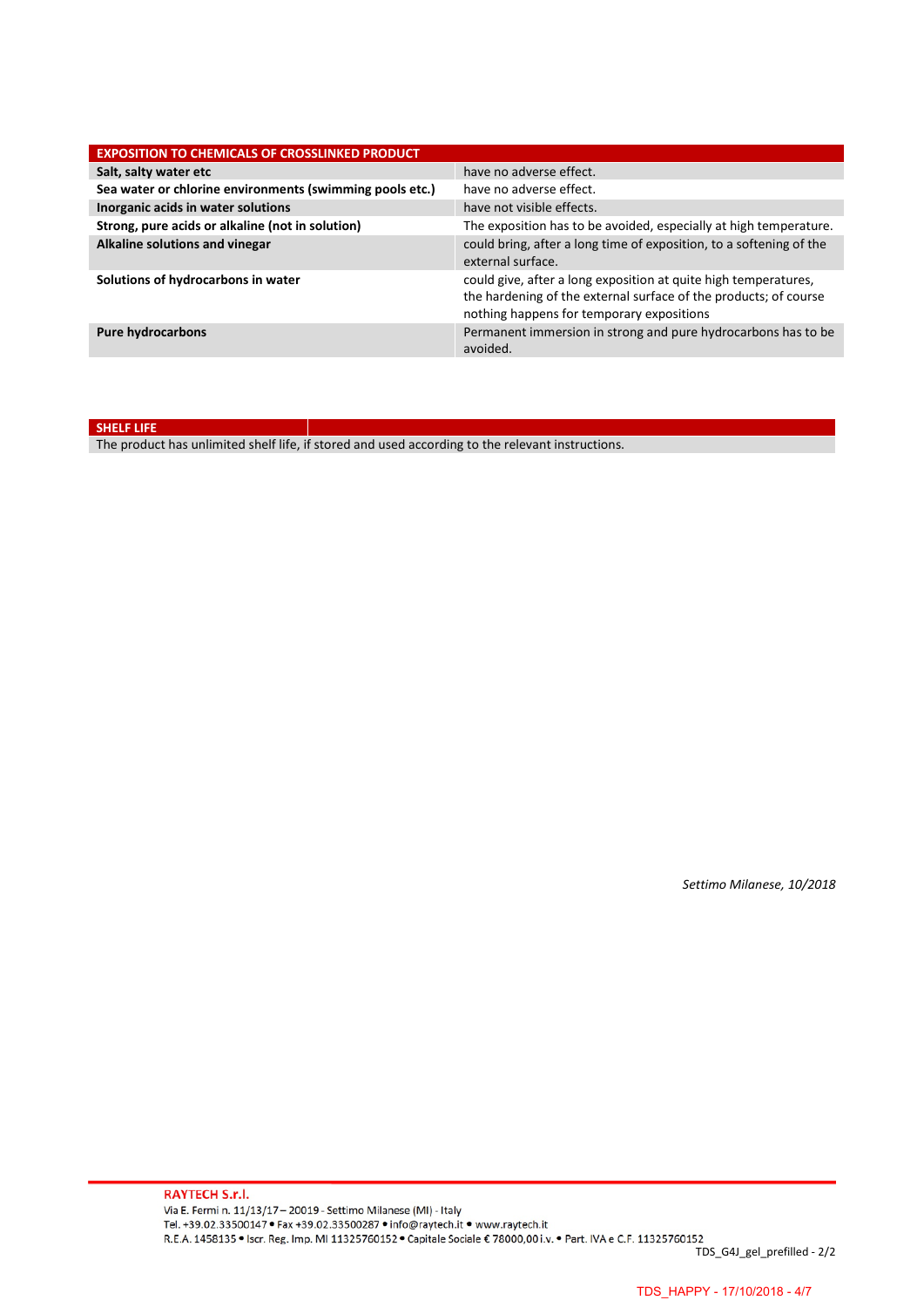



# **TDS-RMP001**

### **POLYPROPYLÈNE AUTO-EXTINGUIBLE - UL94 V2**

- Raw material for the moulding of the following lines of enclosures:
- Materia prima per lo stampaggio dei seguenti accessori:
- *Matière première pour la fabrication des suivantes accessoires:*
- **Gel Box Line, (ISAAC, PASCAL, WATT, JOULE, KELVIN), HAPPY** with coloured casing ; Gel Box Line, (ISAAC, PASCAL, WATT, JOULE, KELVIN), HAPPY con involucri colorati ; *Gel Box Line, (ISAAC, PASCAL, WATT, JOULE, KELVIN), HAPPY avec boites colorées* ;
- **MAMMUT GEL COVER**
- **NANO JOINT, NANO MAM , NANO FOR**
- **LITTLE JOINT (BARNEY, FRED, DINO, BARNEY Y, FRED Y, BOB4)**
- **SUPER CLIK**
- **RAPID JOINT IP68, RAPIDINO IP68**
- **KING JOINT**
- **RAPID JOINT**
- **CLIK FIRE**
- **MAGIC JOINT FIRE**
- **RAPID JOINT L RIP68 e RAPID JOINT RP**
- **GALACTIC MAMMUT SECURITY**
- **GALACTIC NANO JOINT 4**
- **MCA Universal IP68**
- **MCA-Y**

| <b>PROPERTIES - Proprietà - Proprietés</b>                                                              | <b>METHOD</b><br><b>Metodo</b><br><b>Méthode</b> | <b>UNIT</b><br>Unità<br>Unité | <b>TYPICAL VALUE</b><br>Valore tipico<br>Valeur typique |
|---------------------------------------------------------------------------------------------------------|--------------------------------------------------|-------------------------------|---------------------------------------------------------|
| GENERAL - generali - général<br>$\bullet$                                                               |                                                  |                               |                                                         |
| Density<br>Densità<br>Densité                                                                           | ASTM D-792                                       | g/ml                          | 0.93                                                    |
| Melt volume rate<br>Tasso volumetrico allo stato fuso<br>Débit volumique à l'état fondu<br>230°C/2.16Kg | ISO-1133                                         | $cm3/10$ min                  | 16.0                                                    |
| Linear modul shrinkage<br><b>Ritiro lineare</b><br>Rétraite linéaire                                    | ASTM D-955                                       | %                             | 1.5                                                     |
| Transversal mould shrinkage<br>Ritiro trasversale<br>Rétraite transversale                              | ASTM D-955                                       | %                             | 1.5                                                     |
| Water adsorption (24h-23°C)<br>Assorbimento acqua (24h-23°C)<br>Absorption de l'eau                     | ASTM D-570                                       | %                             | 0.02                                                    |
| <b>THERMAL - Termiche- Thermique</b><br>$\bullet$                                                       |                                                  |                               |                                                         |
| Vicat B                                                                                                 | <b>ASTM D-1525</b>                               | °C                            | 80                                                      |
| <b>HDTA</b>                                                                                             | ASTM D-648                                       | °C                            | 55                                                      |

*Pag. 1 / 2*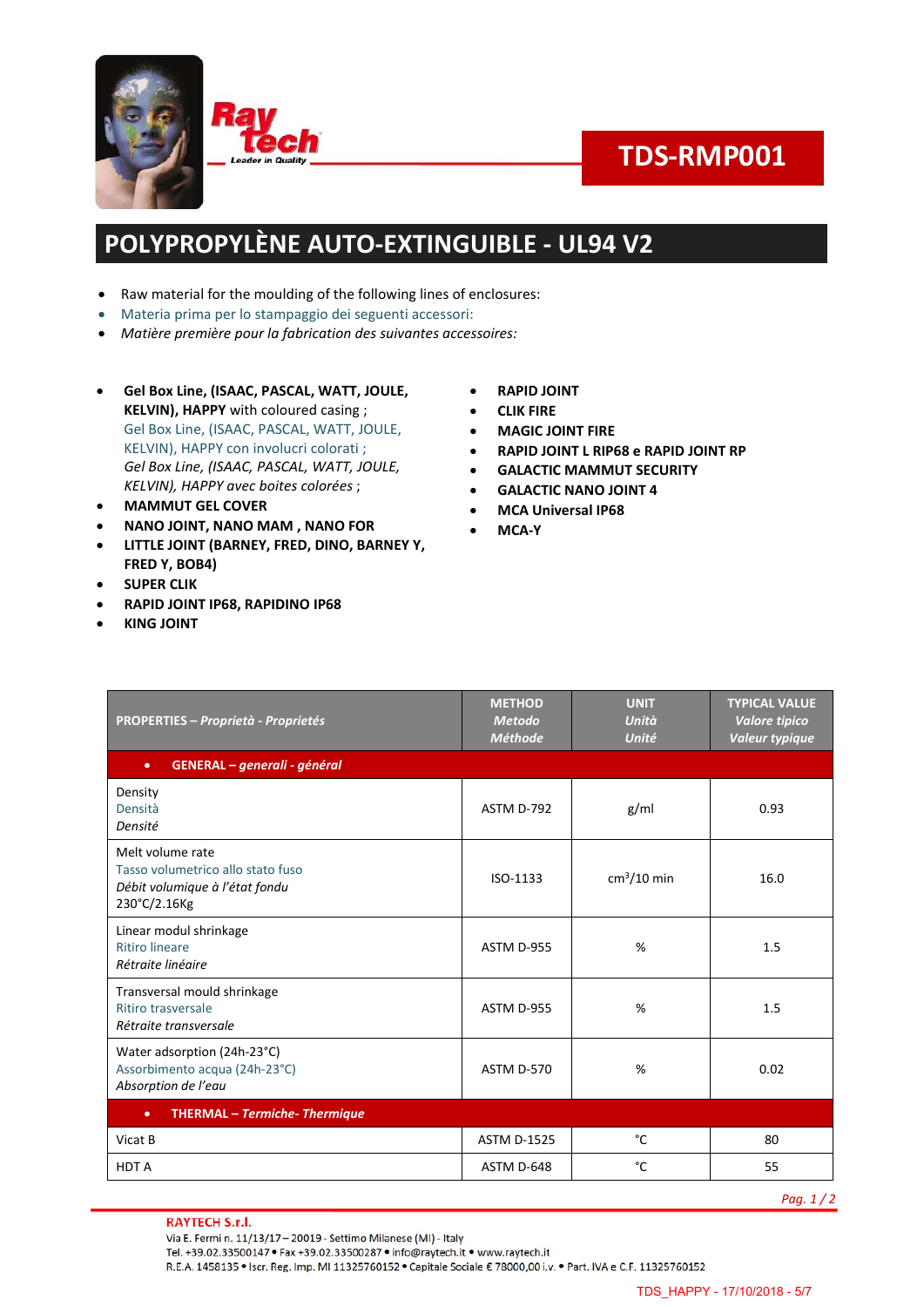| <b>PROPERTIES – Proprietà - Proprietés</b>                                                       | <b>METHOD</b><br><b>Metodo</b><br><b>Méthode</b> | <b>UNIT</b><br>Unità<br><b>Unité</b> | <b>TYPICAL VALUE</b><br><b>Valore tipico</b><br>Valeur typique |
|--------------------------------------------------------------------------------------------------|--------------------------------------------------|--------------------------------------|----------------------------------------------------------------|
| <b>MECHANICAL - Meccaniche - Mécanique</b><br>$\bullet$                                          |                                                  |                                      |                                                                |
| IZOD impact strength, notched<br>IZOD con intaglio<br><b>IZOD</b> avec entaille                  | ISO-180/1A                                       | KJ/m <sup>2</sup>                    | 9                                                              |
| IZOD impact strength, unnotched<br>IZOD senza intaglio<br>IZOD sans entaille                     | ISO-180/1U                                       | KJ/m <sup>2</sup>                    | <b>NB</b>                                                      |
| Tensile strength<br>Carico a trazione<br>Charge à la traction                                    | ASTM D-638                                       | <b>MPa</b>                           | 20                                                             |
| Tensile elongation at break<br>Allungamento a rottura<br>Allongement à rupture                   | ASTM D-638                                       | %                                    | >100                                                           |
| Tensile modulus<br>Modulo elastico trazione<br>Module d'élasticité traction                      | ASTM D-638                                       | MPa                                  | 1000                                                           |
| <b>Flexural modulus</b><br>Modulo elastico a flessione<br>Module d'élasticité à flexion          | ASTM D-790                                       | MPa                                  |                                                                |
| Flexural strenght<br>Carico massimo a flessione<br>Charge maxime à flexion                       | ASTM D-790                                       | MPa                                  |                                                                |
| ELECTRICAL - elettriche - eléctrique<br>$\bullet$                                                |                                                  |                                      |                                                                |
| Comparative tracking index<br><b>CTI</b><br>Indice d'alignement comparatif                       | <b>IEC 60112</b>                                 | $\vee$                               |                                                                |
| Surface resistivity<br>Resistività di superficie<br>Resistivité de surface                       |                                                  | Ohm                                  |                                                                |
| FLAME RESISTANCE - Resistenza alla fiamma - Resistivité à la flamme<br>$\bullet$                 |                                                  |                                      |                                                                |
| Flame resistance (3.2 mm)<br>Resistenza alla fiamma (3.2 mm)<br>Resistivité à la flamme (3.2 mm) | <b>UL94</b>                                      |                                      | V <sub>2</sub>                                                 |
| Flame resistance (1.6 mm)<br>Resistenza alla fiamma (1.6 mm)<br>Resistivité à la flamme (1.6 mm) | <b>UL94</b>                                      |                                      | V <sub>2</sub>                                                 |
| Flame resistance (0.8 mm)<br>Resistenza alla fiamma (0.8 mm)<br>Resistivité à la flamme (0.8 mm) | <b>UL94</b>                                      |                                      |                                                                |
| <b>GWFI</b>                                                                                      | IEC 60695-2-12                                   | °C/mm                                | ÷,                                                             |
| <b>GWIT</b>                                                                                      | IEC 60695-2-13                                   | °C/mm                                |                                                                |

*Settimo Milanese, 10/2018*

*Pag. 2 / 2*